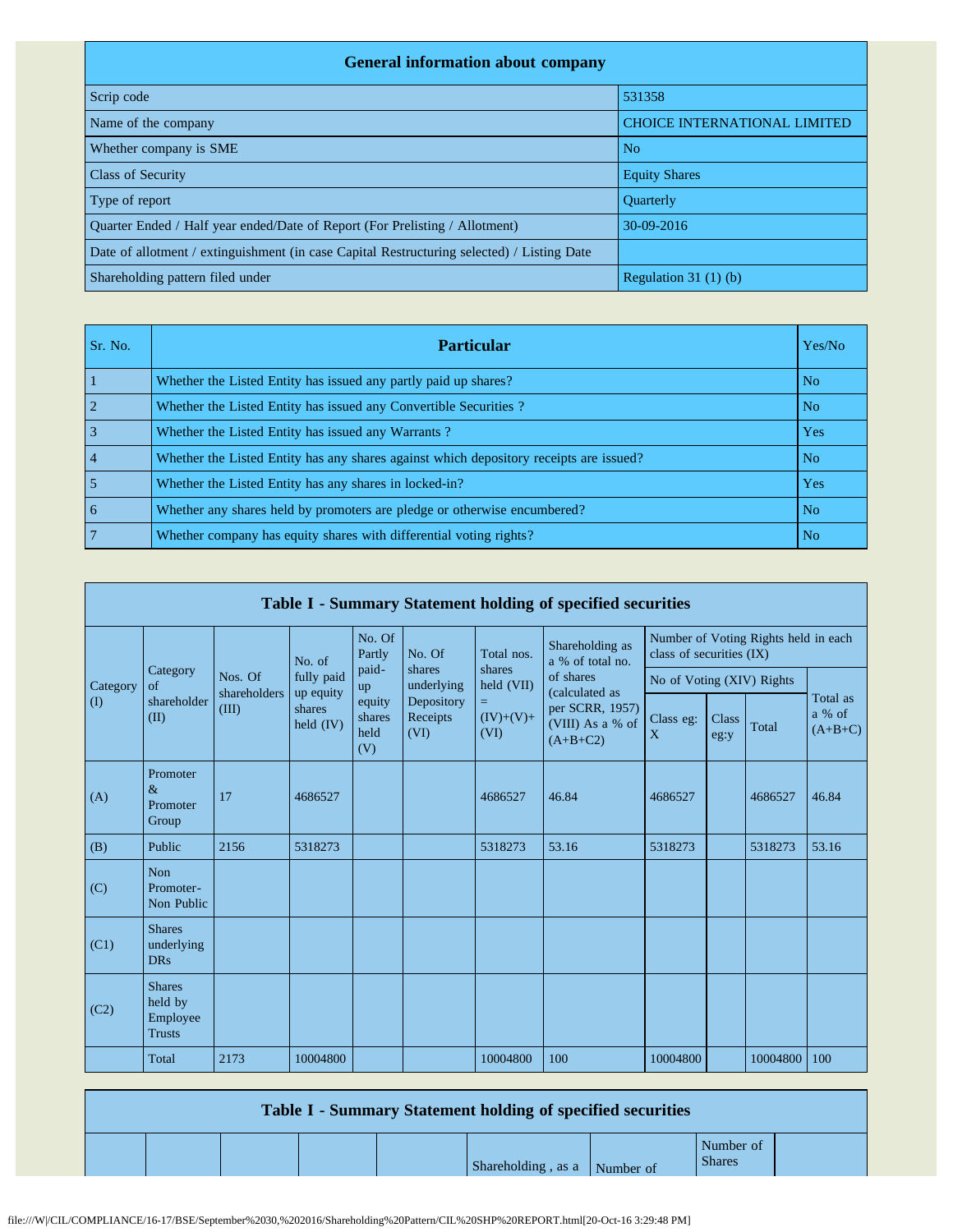|  | of<br>Category<br>$\textcircled{1}$<br>(II) | Category                                       | No. Of<br><b>Shares</b><br>Underlying<br>Outstanding<br>convertible<br>securities<br>(X) | No. of<br><b>Shares</b><br>Underlying<br>Outstanding<br><b>Warrants</b><br>$(X_i)$ | No. Of Shares<br>Underlying<br>Outstanding<br>convertible | % assuming full<br>conversion of<br>convertible<br>securities (as a                       | Locked in shares<br>(XII) |                                                         | pledged or<br>otherwise<br>encumbered<br>(XIII) |                                                       | Number of<br>equity shares<br>held in |
|--|---------------------------------------------|------------------------------------------------|------------------------------------------------------------------------------------------|------------------------------------------------------------------------------------|-----------------------------------------------------------|-------------------------------------------------------------------------------------------|---------------------------|---------------------------------------------------------|-------------------------------------------------|-------------------------------------------------------|---------------------------------------|
|  |                                             | shareholder                                    |                                                                                          |                                                                                    | securities and<br>No. Of<br>Warrants (Xi)<br>(a)          | percentage of<br>diluted share<br>capital) $(XI)=$<br>$(VII)+(X)$ As a %<br>of $(A+B+C2)$ | No. $(a)$                 | As a<br>$%$ of<br>total<br><b>Shares</b><br>held<br>(b) | No.<br>(a)                                      | As a<br>% of<br>total<br><b>Shares</b><br>held<br>(b) | dematerialized<br>form $(XIV)$        |
|  | (A)                                         | Promoter<br>$\&$<br>Promoter<br>Group          |                                                                                          | 10000000                                                                           | 10000000                                                  | 73.42                                                                                     | 4461527                   | 95.2                                                    |                                                 |                                                       | 4686527                               |
|  | (B)                                         | Public                                         |                                                                                          | $\overline{0}$                                                                     | $\overline{0}$                                            | 26.58                                                                                     | $\mathbf{0}$              | $\mathbf{0}$                                            |                                                 |                                                       | 5241771                               |
|  | (C)                                         | <b>Non</b><br>Promoter-<br>Non Public          |                                                                                          |                                                                                    |                                                           |                                                                                           |                           |                                                         |                                                 |                                                       |                                       |
|  | (C1)                                        | <b>Shares</b><br>underlying<br><b>DRs</b>      |                                                                                          |                                                                                    |                                                           |                                                                                           |                           |                                                         |                                                 |                                                       |                                       |
|  | (C2)                                        | Shares held<br>by<br>Employee<br><b>Trusts</b> |                                                                                          |                                                                                    |                                                           |                                                                                           |                           |                                                         |                                                 |                                                       |                                       |
|  |                                             | Total                                          |                                                                                          | 10000000                                                                           | 10000000                                                  | 100                                                                                       | 4461527                   | 44.59                                                   |                                                 |                                                       | 9928298                               |

|                                                                             | Table II - Statement showing shareholding pattern of the Promoter and Promoter Group |                                                                                      |                      |                                                |                                              |                                   |                                                                           |                           |                                                                  |         |                                           |  |
|-----------------------------------------------------------------------------|--------------------------------------------------------------------------------------|--------------------------------------------------------------------------------------|----------------------|------------------------------------------------|----------------------------------------------|-----------------------------------|---------------------------------------------------------------------------|---------------------------|------------------------------------------------------------------|---------|-------------------------------------------|--|
|                                                                             |                                                                                      |                                                                                      | No. of<br>fully paid | No.<br>Of                                      |                                              | Total nos.<br>shares              | Shareholding<br>as a % of<br>total no. of<br>shares                       |                           | Number of Voting Rights held in<br>each class of securities (IX) |         |                                           |  |
|                                                                             | Nos. Of<br>Category &<br>Name of the<br>Shareholders (I)<br>(III)                    |                                                                                      |                      | Partly                                         | No. Of<br>shares                             |                                   |                                                                           | No of Voting (XIV) Rights |                                                                  |         | Total                                     |  |
| Sr.                                                                         |                                                                                      | shareholders<br>up equity<br>shares<br>held $(IV)$                                   |                      | paid-<br>up<br>equity<br>shares<br>held<br>(V) | underlying<br>Depository<br>Receipts<br>(VI) | held (VII)<br>$(IV)+(V)+$<br>(VI) | (calculated<br>as per<br>SCRR.<br>1957) (VIII)<br>As a % of<br>$(A+B+C2)$ | Class eg:<br>X            | <b>Class</b><br>eg:y                                             | Total   | as a %<br>of<br>Total<br>Voting<br>rights |  |
| $\mathbf{A}$                                                                |                                                                                      | Table II - Statement showing shareholding pattern of the Promoter and Promoter Group |                      |                                                |                                              |                                   |                                                                           |                           |                                                                  |         |                                           |  |
| (1)                                                                         | Indian                                                                               |                                                                                      |                      |                                                |                                              |                                   |                                                                           |                           |                                                                  |         |                                           |  |
| (a)                                                                         | Individuals/Hindu<br>undivided Family                                                | 16                                                                                   | 4486527              |                                                |                                              | 4486527                           | 44.84                                                                     | 4486527                   |                                                                  | 4486527 | 44.84                                     |  |
| (d)                                                                         | Any Other<br>(specify)                                                               |                                                                                      | 200000               |                                                |                                              | 200000                            | $\overline{2}$                                                            | 200000                    |                                                                  | 200000  | $\overline{2}$                            |  |
| Sub-Total $(A)(1)$                                                          |                                                                                      | 17                                                                                   | 4686527              |                                                |                                              | 4686527                           | 46.84                                                                     | 4686527                   |                                                                  | 4686527 | 46.84                                     |  |
| (2)                                                                         | Foreign                                                                              |                                                                                      |                      |                                                |                                              |                                   |                                                                           |                           |                                                                  |         |                                           |  |
| Total Shareholding of<br>Promoter and Promoter<br>Group $(A)=(A)(1)+(A)(2)$ |                                                                                      | 17                                                                                   | 4686527              |                                                |                                              | 4686527                           | 46.84                                                                     | 4686527                   |                                                                  | 4686527 | 46.84                                     |  |
| $\, {\bf B}$                                                                | Table III - Statement showing shareholding pattern of the Public shareholder         |                                                                                      |                      |                                                |                                              |                                   |                                                                           |                           |                                                                  |         |                                           |  |
| (1)                                                                         | <b>Institutions</b>                                                                  |                                                                                      |                      |                                                |                                              |                                   |                                                                           |                           |                                                                  |         |                                           |  |
| (3)                                                                         | Non-institutions                                                                     |                                                                                      |                      |                                                |                                              |                                   |                                                                           |                           |                                                                  |         |                                           |  |
| (a(i))                                                                      | Individuals -<br>i.Individual<br>shareholders<br>holding nominal<br>share capital up | 2037                                                                                 | 1570734              |                                                |                                              | 1570734                           | 15.7                                                                      | 1570734                   |                                                                  | 1570734 | 15.7                                      |  |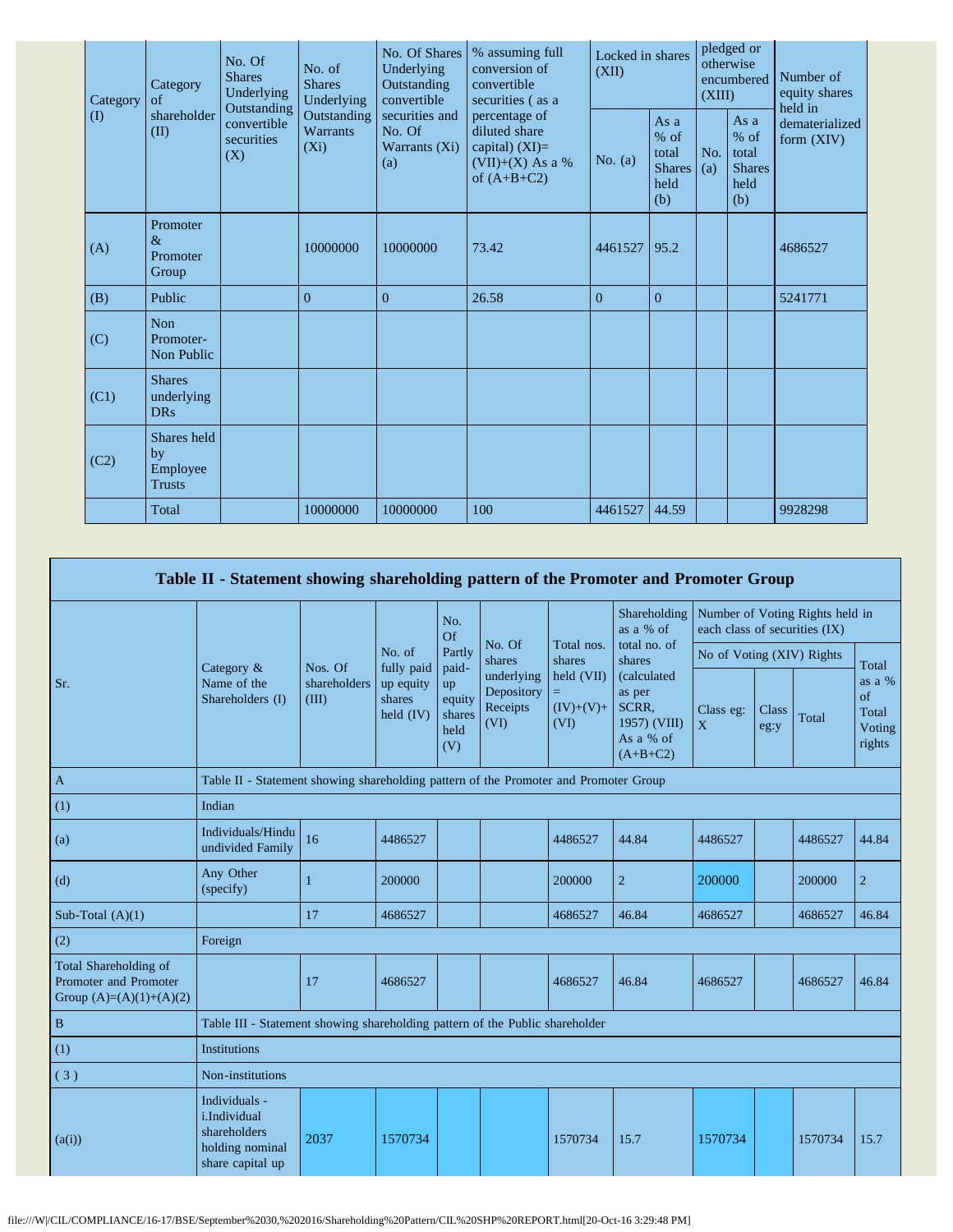|                                                                   | to Rs. 2 lakhs.                                                                                                     |                                                                                               |          |  |  |          |       |          |  |          |       |
|-------------------------------------------------------------------|---------------------------------------------------------------------------------------------------------------------|-----------------------------------------------------------------------------------------------|----------|--|--|----------|-------|----------|--|----------|-------|
| (a(ii))                                                           | Individuals - ii.<br>Individual<br>shareholders<br>holding nominal<br>share capital in<br>excess of Rs. 2<br>lakhs. | -11                                                                                           | 395815   |  |  | 395815   | 3.96  | 395815   |  | 395815   | 3.96  |
| (e)                                                               | Any Other<br>(specify)                                                                                              | 108                                                                                           | 3351724  |  |  | 3351724  | 33.5  | 3351724  |  | 3351724  | 33.5  |
| Sub-Total $(B)(3)$                                                |                                                                                                                     | 2156                                                                                          | 5318273  |  |  | 5318273  | 53.16 | 5318273  |  | 5318273  | 53.16 |
| <b>Total Public</b><br>Shareholding<br>$(B)=(B)(1)+(B)(2)+(B)(3)$ |                                                                                                                     | 2156                                                                                          | 5318273  |  |  | 5318273  | 53.16 | 5318273  |  | 5318273  | 53.16 |
| $\mathbf C$                                                       |                                                                                                                     | Table IV - Statement showing shareholding pattern of the Non Promoter- Non Public shareholder |          |  |  |          |       |          |  |          |       |
| Total $(A+B+C2)$                                                  |                                                                                                                     | 2173                                                                                          | 10004800 |  |  | 10004800 | 100   | 10004800 |  | 10004800 | 100   |
| Total $(A+B+C)$                                                   |                                                                                                                     | 2173                                                                                          | 10004800 |  |  | 10004800 | 100   | 10004800 |  | 10004800 | 100   |

|                                                                             |                                                 |                                                                                      |                                                                     | Table II - Statement showing shareholding pattern of the Promoter and Promoter Group          |                                        |                                                         |                         |                                                       |                                       |  |
|-----------------------------------------------------------------------------|-------------------------------------------------|--------------------------------------------------------------------------------------|---------------------------------------------------------------------|-----------------------------------------------------------------------------------------------|----------------------------------------|---------------------------------------------------------|-------------------------|-------------------------------------------------------|---------------------------------------|--|
| Sr.                                                                         | No. Of<br><b>Shares</b><br>Underlying           | No. of<br><b>Shares</b><br>Underlying                                                | No. Of<br><b>Shares</b><br>Underlying<br>Outstanding<br>convertible | Shareholding, as<br>a % assuming<br>full conversion<br>of convertible<br>securities (as a     | Number of<br>Locked in shares<br>(XII) |                                                         | <b>Shares</b><br>(XIII) | Number of<br>pledged or<br>otherwise<br>encumbered    | Number of<br>equity shares<br>held in |  |
|                                                                             | Outstanding<br>convertible<br>securities<br>(X) | <b>Outstanding</b><br><b>Warrants</b><br>$(X_i)$                                     | securities<br>and No. Of<br><b>Warrants</b><br>$(Xi)$ (a)           | percentage of<br>diluted share<br>capital) $(XI)=$<br>$(VII)+(X)$ As a<br>% of $(A+B+C2)$     | No. $(a)$                              | As a<br>$%$ of<br>total<br><b>Shares</b><br>held<br>(b) | No.<br>(a)              | As a<br>% of<br>total<br><b>Shares</b><br>held<br>(b) | dematerialized<br>form $(XIV)$        |  |
| $\mathbf{A}$                                                                |                                                 | Table II - Statement showing shareholding pattern of the Promoter and Promoter Group |                                                                     |                                                                                               |                                        |                                                         |                         |                                                       |                                       |  |
| (1)                                                                         | Indian                                          |                                                                                      |                                                                     |                                                                                               |                                        |                                                         |                         |                                                       |                                       |  |
| (a)                                                                         |                                                 | 9813473                                                                              | 9813473                                                             | 71.48                                                                                         | 4261527                                | 94.98                                                   |                         |                                                       | 4486527                               |  |
| (d)                                                                         |                                                 | 186527                                                                               | 186527                                                              | 1.93                                                                                          | 200000                                 | 100                                                     |                         |                                                       | 200000                                |  |
| Sub-Total $(A)(1)$                                                          |                                                 | 10000000                                                                             | 10000000                                                            | 73.42                                                                                         | 4461527                                | 95.2                                                    |                         |                                                       | 4686527                               |  |
| (2)                                                                         | Foreign                                         |                                                                                      |                                                                     |                                                                                               |                                        |                                                         |                         |                                                       |                                       |  |
| Total Shareholding of<br>Promoter and Promoter<br>Group $(A)=(A)(1)+(A)(2)$ |                                                 | 10000000                                                                             | 10000000                                                            | 73.42                                                                                         | 4461527                                | 95.2                                                    |                         |                                                       | 4686527                               |  |
| $\, {\bf B}$                                                                |                                                 |                                                                                      |                                                                     | Table III - Statement showing shareholding pattern of the Public shareholder                  |                                        |                                                         |                         |                                                       |                                       |  |
| (1)                                                                         | <b>Institutions</b>                             |                                                                                      |                                                                     |                                                                                               |                                        |                                                         |                         |                                                       |                                       |  |
| (3)                                                                         | Non-institutions                                |                                                                                      |                                                                     |                                                                                               |                                        |                                                         |                         |                                                       |                                       |  |
| (a(i))                                                                      |                                                 | $\overline{0}$                                                                       | $\overline{0}$                                                      | 7.85                                                                                          | $\overline{0}$                         | $\overline{0}$                                          |                         |                                                       | 1496232                               |  |
| (a(ii))                                                                     |                                                 | $\theta$                                                                             | $\overline{0}$                                                      | 1.98                                                                                          | $\overline{0}$                         | $\overline{0}$                                          |                         |                                                       | 395815                                |  |
| (e)                                                                         |                                                 | $\theta$                                                                             | $\overline{0}$                                                      | 16.75                                                                                         | $\overline{0}$                         | $\mathbf{0}$                                            |                         |                                                       | 3349724                               |  |
| Sub-Total $(B)(3)$                                                          |                                                 | $\overline{0}$                                                                       | $\mathbf{0}$                                                        | 26.58                                                                                         | $\Omega$                               | $\overline{0}$                                          |                         |                                                       | 5241771                               |  |
| <b>Total Public</b><br>Shareholding<br>$(B)=(B)(1)+(B)(2)+(B)(3)$           |                                                 | $\overline{0}$                                                                       | $\mathbf{0}$                                                        | 26.58                                                                                         | $\overline{0}$                         | $\overline{0}$                                          |                         |                                                       | 5241771                               |  |
| $\mathcal{C}$                                                               |                                                 |                                                                                      |                                                                     | Table IV - Statement showing shareholding pattern of the Non Promoter- Non Public shareholder |                                        |                                                         |                         |                                                       |                                       |  |
| Total $(A+B+C2)$                                                            |                                                 | 10000000                                                                             | 10000000                                                            | 100                                                                                           | 4461527                                | 44.59                                                   |                         |                                                       | 9928298                               |  |
|                                                                             |                                                 |                                                                                      |                                                                     |                                                                                               |                                        |                                                         |                         |                                                       |                                       |  |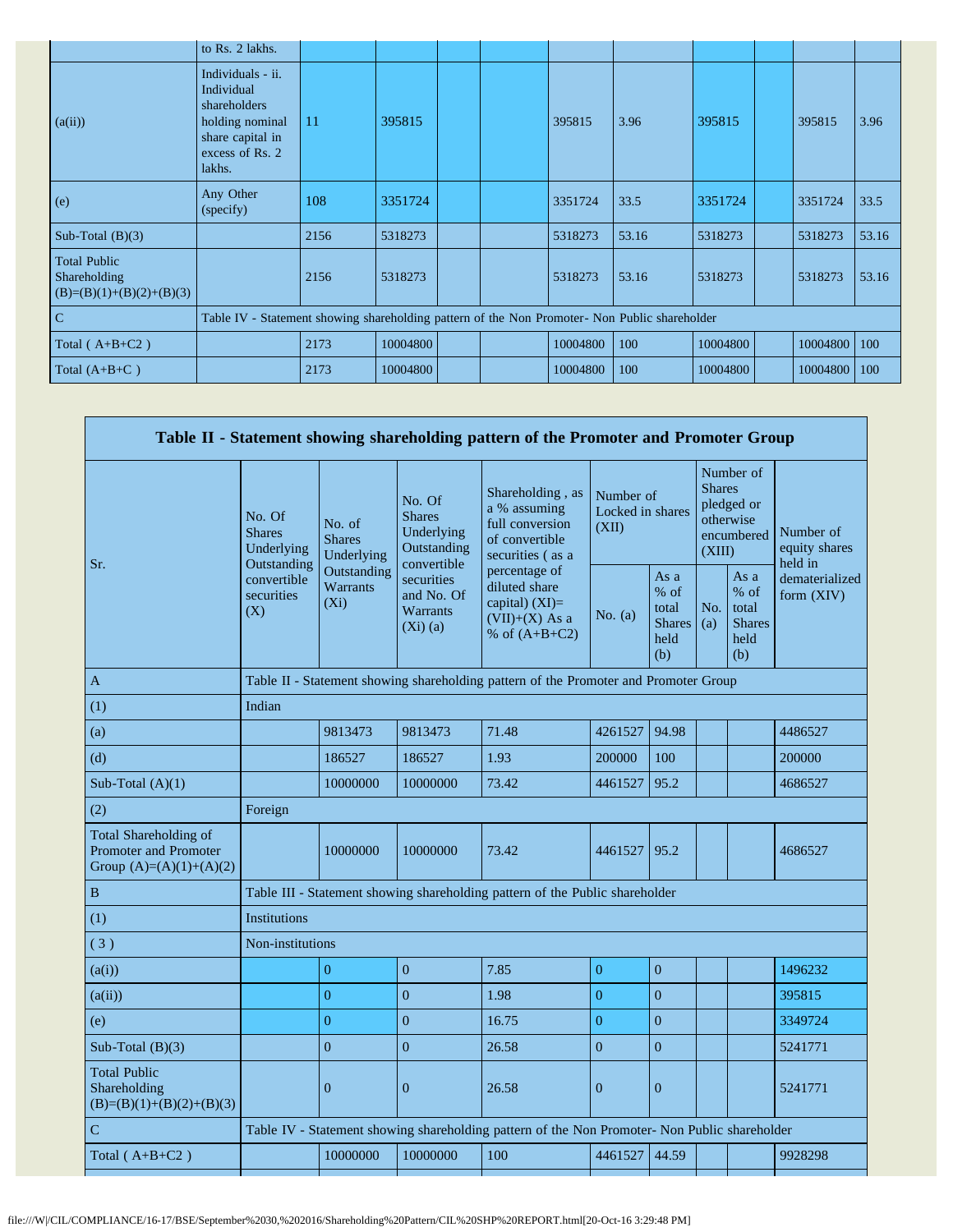| <b>Individuals/Hindu undivided Family</b>                                                                                                       |                                                 |                               |                                                |                                                           |                                                 |                                 |                                        |  |  |  |  |
|-------------------------------------------------------------------------------------------------------------------------------------------------|-------------------------------------------------|-------------------------------|------------------------------------------------|-----------------------------------------------------------|-------------------------------------------------|---------------------------------|----------------------------------------|--|--|--|--|
| Searial No.                                                                                                                                     | 1                                               | $\overline{2}$                | 3                                              | $\overline{4}$                                            | 5                                               | 6                               | $\overline{7}$                         |  |  |  |  |
| Name of the<br>Shareholders (I)                                                                                                                 | <b>VINITA</b><br><b>SUNIL</b><br><b>PATODIA</b> | <b>KAMAL</b><br><b>PODDAR</b> | <b>SUNIL</b><br><b>KUMAR</b><br><b>PATODIA</b> | <b>SUNIL</b><br><b>CHOTMAL</b><br><b>PATODIA</b><br>(HUF) | <b>ARCHANA</b><br><b>ANIL</b><br><b>PATODIA</b> | <b>ANIL C</b><br><b>PATODIA</b> | <b>KAMAL</b><br><b>PODDAR</b><br>(HUF) |  |  |  |  |
| PAN $(II)$                                                                                                                                      | ADTPP7048M                                      | AJNPP5353K                    | AAXPP0203B                                     | AAAHS9276C                                                | AGZPP2397L                                      | AFMPP7771G                      | AAHHK1927M                             |  |  |  |  |
| No. of fully paid<br>up equity shares<br>held (IV)                                                                                              | 1278927                                         | 887600                        | 300000                                         | 270000                                                    | 250000                                          | 250000                          | 225000                                 |  |  |  |  |
| No. Of Partly<br>paid-up equity<br>shares held (V)                                                                                              |                                                 |                               |                                                |                                                           |                                                 |                                 |                                        |  |  |  |  |
| No. Of shares<br>underlying<br>Depository<br>Receipts (VI)                                                                                      |                                                 |                               |                                                |                                                           |                                                 |                                 |                                        |  |  |  |  |
| Total nos. shares<br>held $(VII) =$<br>$(IV)+(V)+(VI)$                                                                                          | 1278927                                         | 887600                        | 300000                                         | 270000                                                    | 250000                                          | 250000                          | 225000                                 |  |  |  |  |
| Shareholding as a<br>% of total no. of<br>shares (calculated<br>as per SCRR,<br>1957) (VIII) As a<br>% of $(A+B+C2)$                            | 12.78                                           | 8.87                          | 3                                              | 2.7                                                       | 2.5                                             | 2.5                             | 2.25                                   |  |  |  |  |
| Number of Voting Rights held in each class of securities (IX)                                                                                   |                                                 |                               |                                                |                                                           |                                                 |                                 |                                        |  |  |  |  |
| Class eg:X                                                                                                                                      | 1278927                                         | 887600                        | 300000                                         | 270000                                                    | 250000                                          | 250000                          | 225000                                 |  |  |  |  |
| Class eg:y                                                                                                                                      |                                                 |                               |                                                |                                                           |                                                 |                                 |                                        |  |  |  |  |
| Total                                                                                                                                           | 1278927                                         | 887600                        | 300000                                         | 270000                                                    | 250000                                          | 250000                          | 225000                                 |  |  |  |  |
| Total as a % of<br><b>Total Voting rights</b>                                                                                                   | 12.78                                           | 8.87                          | 3                                              | 2.7                                                       | 2.5                                             | 2.5                             | 2.25                                   |  |  |  |  |
| No. Of Shares<br>Underlying<br>Outstanding<br>convertible<br>securities $(X)$                                                                   |                                                 |                               |                                                |                                                           |                                                 |                                 |                                        |  |  |  |  |
| No. of Shares<br>Underlying<br>Outstanding<br>Warrants (Xi)                                                                                     | 296073                                          | 1612400                       | 800000                                         | 30000                                                     | 1325000                                         | 850000                          | $\boldsymbol{0}$                       |  |  |  |  |
| No. Of Shares<br>Underlying<br>Outstanding<br>convertible<br>securities and No.<br>Of Warrants (Xi)<br>(a)                                      | 296073                                          | 1612400                       | 800000                                         | 30000                                                     | 1325000                                         | 850000                          | $\mathbf{0}$                           |  |  |  |  |
| Shareholding, as a<br>% assuming full<br>conversion of<br>convertible<br>securities (as a<br>percentage of<br>diluted share<br>capital) $(XI)=$ | 7.87                                            | 12.5                          | 5.5                                            | 1.5                                                       | 7.87                                            | 5.5                             | 1.12                                   |  |  |  |  |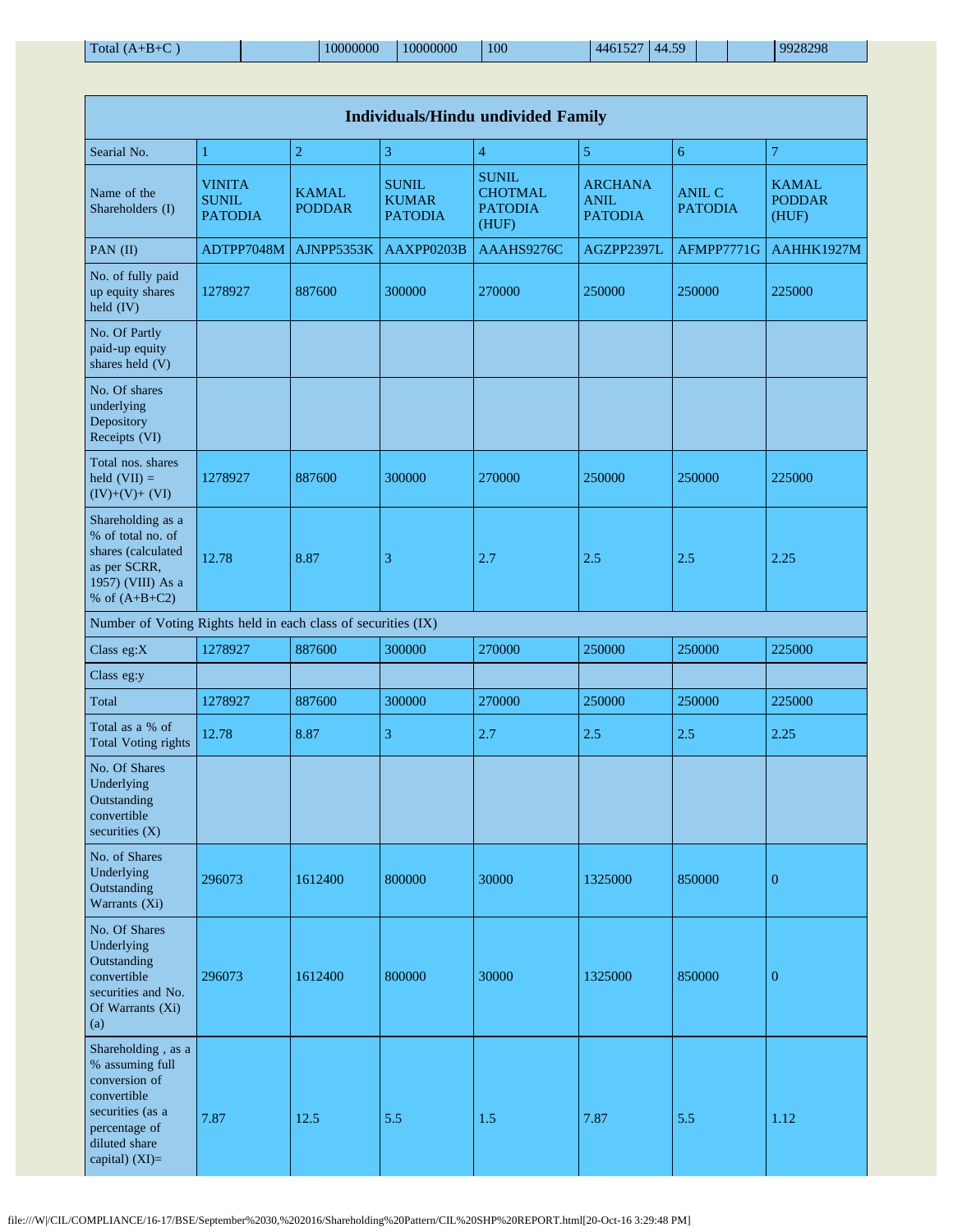| Number of Locked in shares (XII) |        |        |                                                         |        |        |                |  |  |  |  |  |
|----------------------------------|--------|--------|---------------------------------------------------------|--------|--------|----------------|--|--|--|--|--|
| 1278927                          | 887600 | 300000 | 270000                                                  | 250000 | 250000 | $\overline{0}$ |  |  |  |  |  |
| 100                              | 100    | 100    | 100                                                     | 100    | 100    | $\overline{0}$ |  |  |  |  |  |
|                                  |        |        |                                                         |        |        |                |  |  |  |  |  |
|                                  |        |        |                                                         |        |        |                |  |  |  |  |  |
|                                  |        |        |                                                         |        |        |                |  |  |  |  |  |
| 1278927                          | 887600 | 300000 | 270000                                                  | 250000 | 250000 | 225000         |  |  |  |  |  |
| Reason for not providing PAN     |        |        |                                                         |        |        |                |  |  |  |  |  |
|                                  |        |        |                                                         |        |        |                |  |  |  |  |  |
|                                  |        |        | Number of Shares pledged or otherwise encumbered (XIII) |        |        |                |  |  |  |  |  |

|                                                                                                                      | <b>Individuals/Hindu undivided Family</b>                |                                                 |                                   |                              |                                            |                                                 |                                 |  |  |  |  |
|----------------------------------------------------------------------------------------------------------------------|----------------------------------------------------------|-------------------------------------------------|-----------------------------------|------------------------------|--------------------------------------------|-------------------------------------------------|---------------------------------|--|--|--|--|
| Searial No.                                                                                                          | $\bf 8$                                                  | 9                                               | 10                                | 11                           | 12                                         | 13                                              | 14                              |  |  |  |  |
| Name of the<br>Shareholders (I)                                                                                      | <b>ANIL</b><br><b>CHOTMAL</b><br><b>PATODIA</b><br>(HUF) | <b>HEMLATA</b><br><b>KAMAL</b><br><b>PODDAR</b> | <b>ARUNKUMAR</b><br><b>PODDAR</b> | <b>SONU</b><br><b>PODDAR</b> | <b>ARUNKUMAR</b><br><b>PODDAR</b><br>(HUF) | <b>SUYASH</b><br><b>SUNIL</b><br><b>PATODIA</b> | <b>SHREYA</b><br><b>PATODIA</b> |  |  |  |  |
| PAN (II)                                                                                                             | AAAHA4542B                                               | AMJPP9451H                                      | ANHPP9477G                        | AGIPC0029R                   | AAMHA1752K                                 | CNXPP1439A                                      | BSHPP9169F                      |  |  |  |  |
| No. of fully paid<br>up equity shares<br>held (IV)                                                                   | 225000                                                   | 200000                                          | 200000                            | 100000                       | 100000                                     | 100000                                          | 100000                          |  |  |  |  |
| No. Of Partly<br>paid-up equity<br>shares held (V)                                                                   |                                                          |                                                 |                                   |                              |                                            |                                                 |                                 |  |  |  |  |
| No. Of shares<br>underlying<br>Depository<br>Receipts (VI)                                                           |                                                          |                                                 |                                   |                              |                                            |                                                 |                                 |  |  |  |  |
| Total nos. shares<br>held $(VII) =$<br>$(IV)+(V)+(VI)$                                                               | 225000                                                   | 200000                                          | 200000                            | 100000                       | 100000                                     | 100000                                          | 100000                          |  |  |  |  |
| Shareholding as a<br>% of total no. of<br>shares (calculated<br>as per SCRR,<br>1957) (VIII) As a<br>% of $(A+B+C2)$ | 2.25                                                     | $\overline{c}$                                  | $\overline{c}$                    | 1                            | $\mathbf{1}$                               | 1                                               | 1                               |  |  |  |  |
| Number of Voting Rights held in each class of securities (IX)                                                        |                                                          |                                                 |                                   |                              |                                            |                                                 |                                 |  |  |  |  |
| Class eg: $X$                                                                                                        | 225000                                                   | 200000                                          | 200000                            | 100000                       | 100000                                     | 100000                                          | 100000                          |  |  |  |  |
| Class eg:y                                                                                                           |                                                          |                                                 |                                   |                              |                                            |                                                 |                                 |  |  |  |  |
| Total                                                                                                                | 225000                                                   | 200000                                          | 200000                            | 100000                       | 100000                                     | 100000                                          | 100000                          |  |  |  |  |
| Total as a % of<br><b>Total Voting rights</b>                                                                        | 2.25                                                     | $\overline{2}$                                  | $\overline{2}$                    | $\mathbf{1}$                 | 1                                          | $\mathbf{1}$                                    | $\mathbf{1}$                    |  |  |  |  |
| No. Of Shares<br>Underlying<br>Outstanding<br>convertible                                                            |                                                          |                                                 |                                   |                              |                                            |                                                 |                                 |  |  |  |  |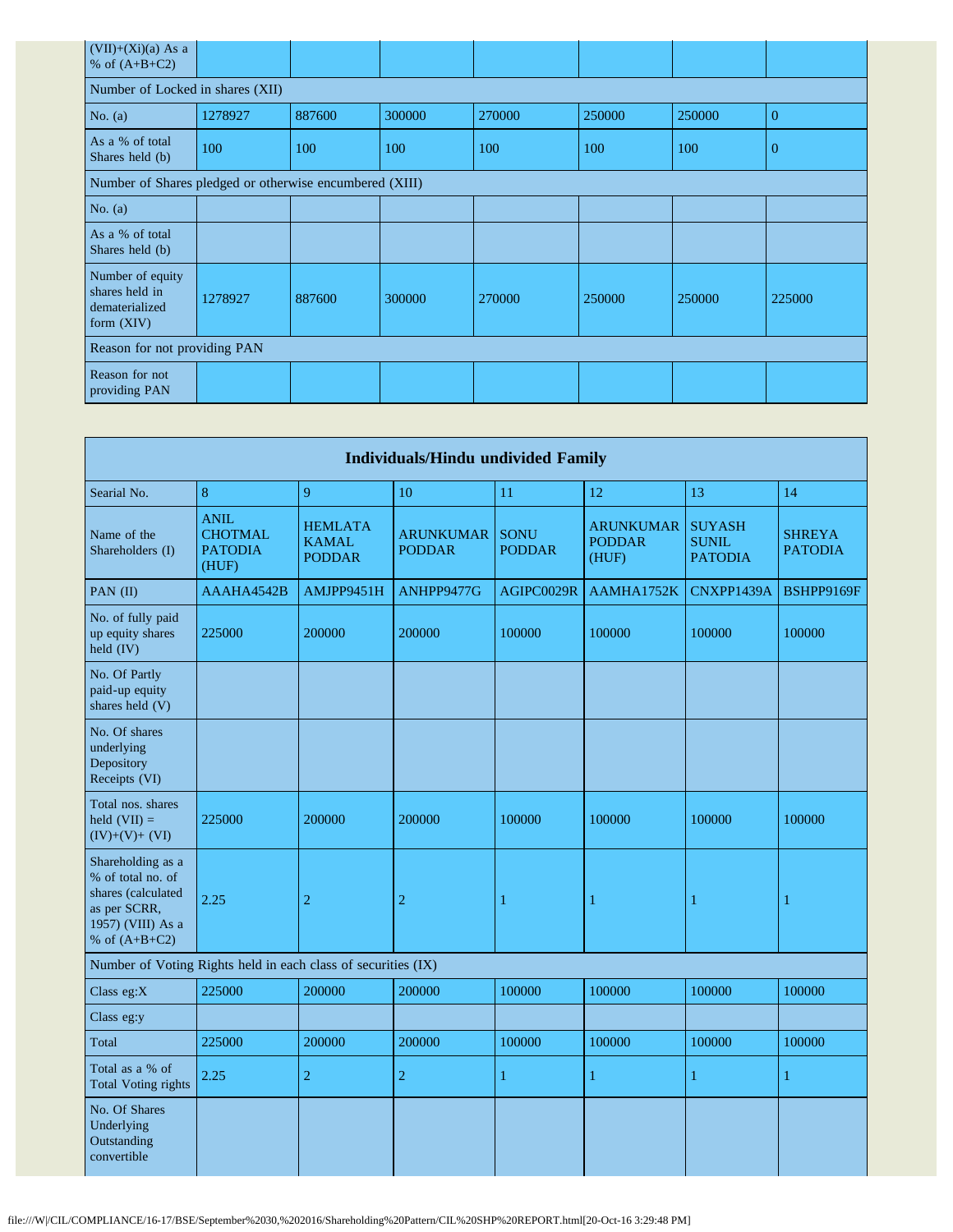| 75000                            | 650000 | 1900000 | 1150000                                                 | 125000 | 200000 | 200000 |
|----------------------------------|--------|---------|---------------------------------------------------------|--------|--------|--------|
| 75000                            | 650000 | 1900000 | 1150000                                                 | 125000 | 200000 | 200000 |
| 1.5                              | 4.25   | 10.5    | 6.25                                                    | 1.12   | 1.5    | 1.5    |
| Number of Locked in shares (XII) |        |         |                                                         |        |        |        |
| 225000                           | 200000 | 200000  | 100000                                                  | 100000 | 100000 | 100000 |
| 100                              | 100    | 100     | 100                                                     | 100    | 100    | 100    |
|                                  |        |         |                                                         |        |        |        |
|                                  |        |         |                                                         |        |        |        |
|                                  |        |         |                                                         |        |        |        |
| 225000                           | 200000 | 200000  | 100000                                                  | 100000 | 100000 | 100000 |
| Reason for not providing PAN     |        |         |                                                         |        |        |        |
|                                  |        |         |                                                         |        |        |        |
|                                  |        |         | Number of Shares pledged or otherwise encumbered (XIII) |        |        |        |

| <b>Individuals/Hindu undivided Family</b>                  |                       |                      |                       |  |  |
|------------------------------------------------------------|-----------------------|----------------------|-----------------------|--|--|
| Searial No.                                                | 15                    | 16                   |                       |  |  |
| Name of the<br>Shareholders (I)                            | <b>AAYUSH PATODIA</b> | <b>AASTA PATODIA</b> | Click here to go back |  |  |
| PAN (II)                                                   | CNXPP1381D            | CYRPP9441H           | Total                 |  |  |
| No. of fully paid<br>up equity shares<br>held (IV)         | $\Omega$              | $\overline{0}$       | 4486527               |  |  |
| No. Of Partly<br>paid-up equity<br>shares held (V)         |                       |                      |                       |  |  |
| No. Of shares<br>underlying<br>Depository<br>Receipts (VI) |                       |                      |                       |  |  |
| Total nos. shares<br>held $(VII) =$<br>$(IV)+(V)+(VI)$     | $\theta$              | $\overline{0}$       | 4486527               |  |  |
|                                                            |                       |                      |                       |  |  |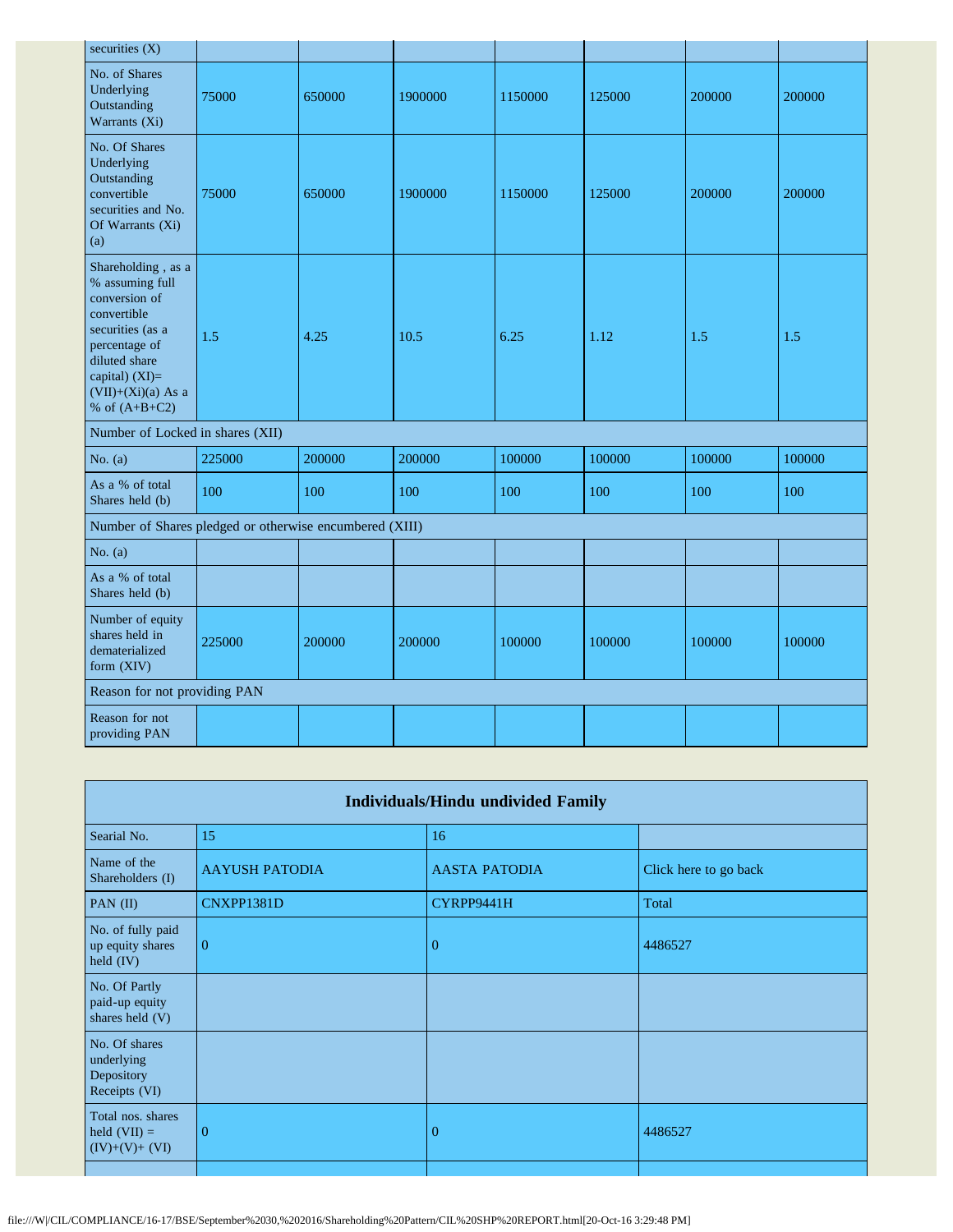| Shareholding as a<br>% of total no. of<br>shares (calculated<br>as per SCRR,<br>1957) (VIII) As a<br>% of $(A+B+C2)$                                                                     | $\overline{0}$                                                | $\boldsymbol{0}$ | 44.84   |  |  |  |
|------------------------------------------------------------------------------------------------------------------------------------------------------------------------------------------|---------------------------------------------------------------|------------------|---------|--|--|--|
|                                                                                                                                                                                          | Number of Voting Rights held in each class of securities (IX) |                  |         |  |  |  |
| Class eg: $X$                                                                                                                                                                            | $\boldsymbol{0}$                                              | $\overline{0}$   | 4486527 |  |  |  |
| Class eg:y                                                                                                                                                                               |                                                               |                  |         |  |  |  |
| Total                                                                                                                                                                                    | $\boldsymbol{0}$                                              | $\mathbf{0}$     | 4486527 |  |  |  |
| Total as a % of<br><b>Total Voting rights</b>                                                                                                                                            | $\overline{0}$                                                | $\overline{0}$   | 44.84   |  |  |  |
| No. Of Shares<br>Underlying<br>Outstanding<br>convertible<br>securities (X)                                                                                                              |                                                               |                  |         |  |  |  |
| No. of Shares<br>Underlying<br>Outstanding<br>Warrants (Xi)                                                                                                                              | 300000                                                        | 300000           | 9813473 |  |  |  |
| No. Of Shares<br>Underlying<br>Outstanding<br>convertible<br>securities and No.<br>Of Warrants (Xi)<br>(a)                                                                               | 300000                                                        | 300000           | 9813473 |  |  |  |
| Shareholding, as a<br>% assuming full<br>conversion of<br>convertible<br>securities (as a<br>percentage of<br>diluted share<br>capital) (XI)=<br>$(VII)+(Xi)(a)$ As a<br>% of $(A+B+C2)$ | 1.5                                                           | 1.5              | 71.48   |  |  |  |
| Number of Locked in shares (XII)                                                                                                                                                         |                                                               |                  |         |  |  |  |
| No. $(a)$                                                                                                                                                                                | $\boldsymbol{0}$                                              | $\boldsymbol{0}$ | 4261527 |  |  |  |
| As a % of total<br>Shares held (b)                                                                                                                                                       | $\overline{0}$                                                | $\mathbf{0}$     | 94.98   |  |  |  |
|                                                                                                                                                                                          | Number of Shares pledged or otherwise encumbered (XIII)       |                  |         |  |  |  |
| No. $(a)$                                                                                                                                                                                |                                                               |                  |         |  |  |  |
| As a % of total<br>Shares held (b)                                                                                                                                                       |                                                               |                  |         |  |  |  |
| Number of equity<br>shares held in<br>dematerialized<br>form (XIV)                                                                                                                       | $\mathbf{0}$                                                  | $\overline{0}$   | 4486527 |  |  |  |
| Reason for not providing PAN                                                                                                                                                             |                                                               |                  |         |  |  |  |
| Reason for not<br>providing PAN                                                                                                                                                          |                                                               |                  |         |  |  |  |

|             | Any Other (specify) |  |
|-------------|---------------------|--|
| Searial No. |                     |  |
|             |                     |  |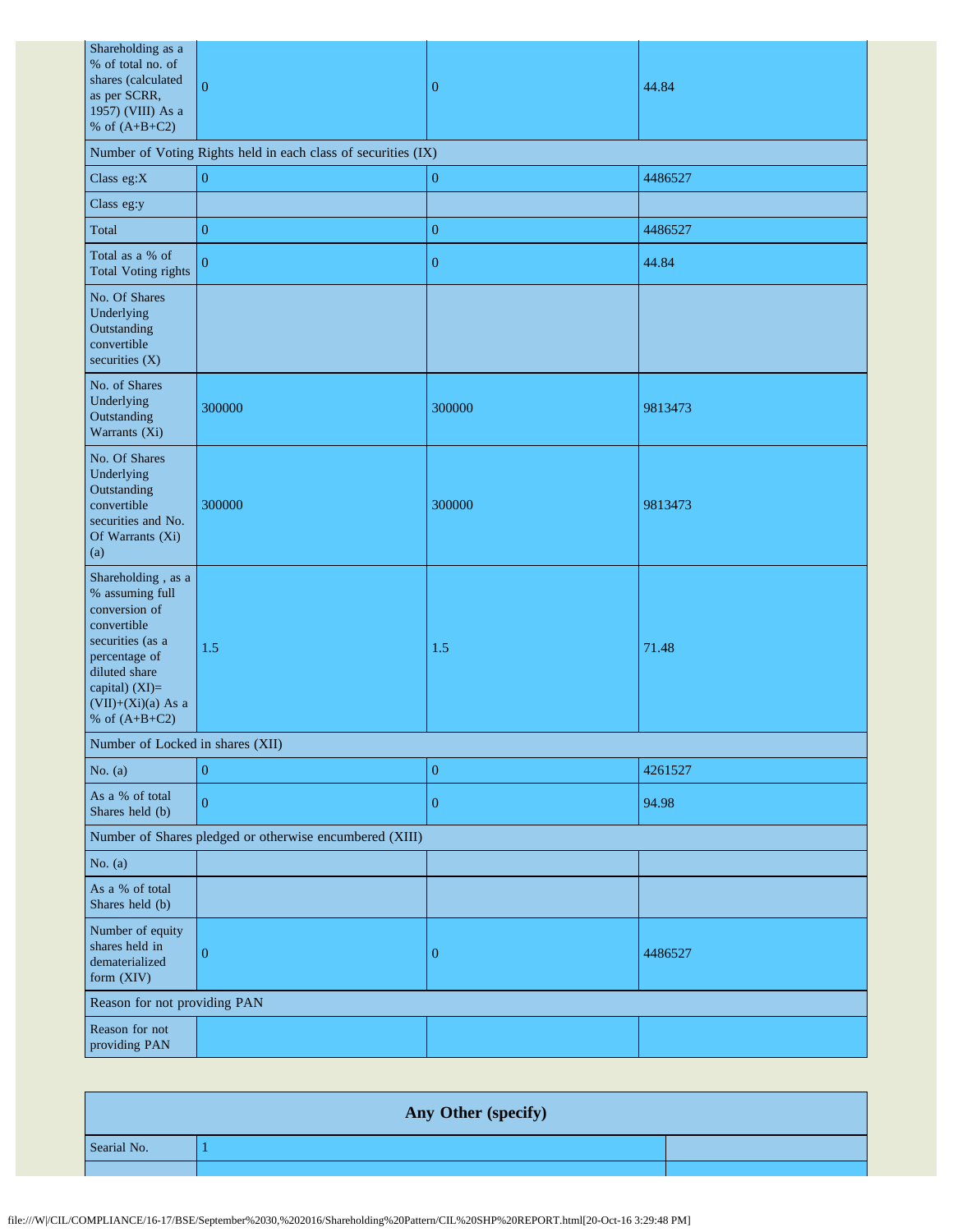| Category                                                                                                                                                                           | <b>Bodies Corporate</b>                                       | Click here to go back |
|------------------------------------------------------------------------------------------------------------------------------------------------------------------------------------|---------------------------------------------------------------|-----------------------|
| Name of the<br>Shareholders (I)                                                                                                                                                    | UPTON INFRASTRUCTURE PRIVATE LIMITED                          |                       |
| PAN (II)                                                                                                                                                                           | AAACU9556A                                                    | Total                 |
| No. of the<br>Shareholders (I)                                                                                                                                                     | 1                                                             | 1                     |
| No. of fully paid<br>up equity shares<br>held (IV)                                                                                                                                 | 200000                                                        | 200000                |
| No. Of Partly<br>paid-up equity<br>shares held (V)                                                                                                                                 |                                                               |                       |
| No. Of shares<br>underlying<br>Depository<br>Receipts (VI)                                                                                                                         |                                                               |                       |
| Total nos. shares<br>held $(VII) =$<br>$(IV)+(V)+(VI)$                                                                                                                             | 200000                                                        | 200000                |
| Shareholding as a<br>% of total no. of<br>shares (calculated<br>as per SCRR,<br>1957) (VIII) As a<br>% of $(A+B+C2)$                                                               | $\overline{c}$                                                | $\overline{c}$        |
|                                                                                                                                                                                    | Number of Voting Rights held in each class of securities (IX) |                       |
| Class eg: X                                                                                                                                                                        | 200000                                                        | 200000                |
| Class eg:y                                                                                                                                                                         |                                                               |                       |
| Total                                                                                                                                                                              | 200000                                                        | 200000                |
| Total as a % of<br><b>Total Voting rights</b>                                                                                                                                      | $\overline{2}$                                                | $\boldsymbol{2}$      |
| No. Of Shares<br>Underlying<br>Outstanding<br>convertible<br>securities (X)                                                                                                        |                                                               |                       |
| No. of Shares<br>Underlying<br>Outstanding<br>Warrants (Xi)                                                                                                                        | 186527                                                        | 186527                |
| No. Of Shares<br>Underlying<br>Outstanding<br>convertible<br>securities and No.<br>Of Warrants (Xi)<br>(a)                                                                         | 186527                                                        | 186527                |
| Shareholding, as a<br>% assuming full<br>conversion of<br>convertible<br>securities (as a<br>percentage of<br>diluted share<br>capital) (XI)=<br>(VII)+(X) As a %<br>of $(A+B+C2)$ | 1.93                                                          | 1.93                  |
| Number of Locked in shares (XII)                                                                                                                                                   |                                                               |                       |
| No. $(a)$                                                                                                                                                                          | 200000                                                        | 200000                |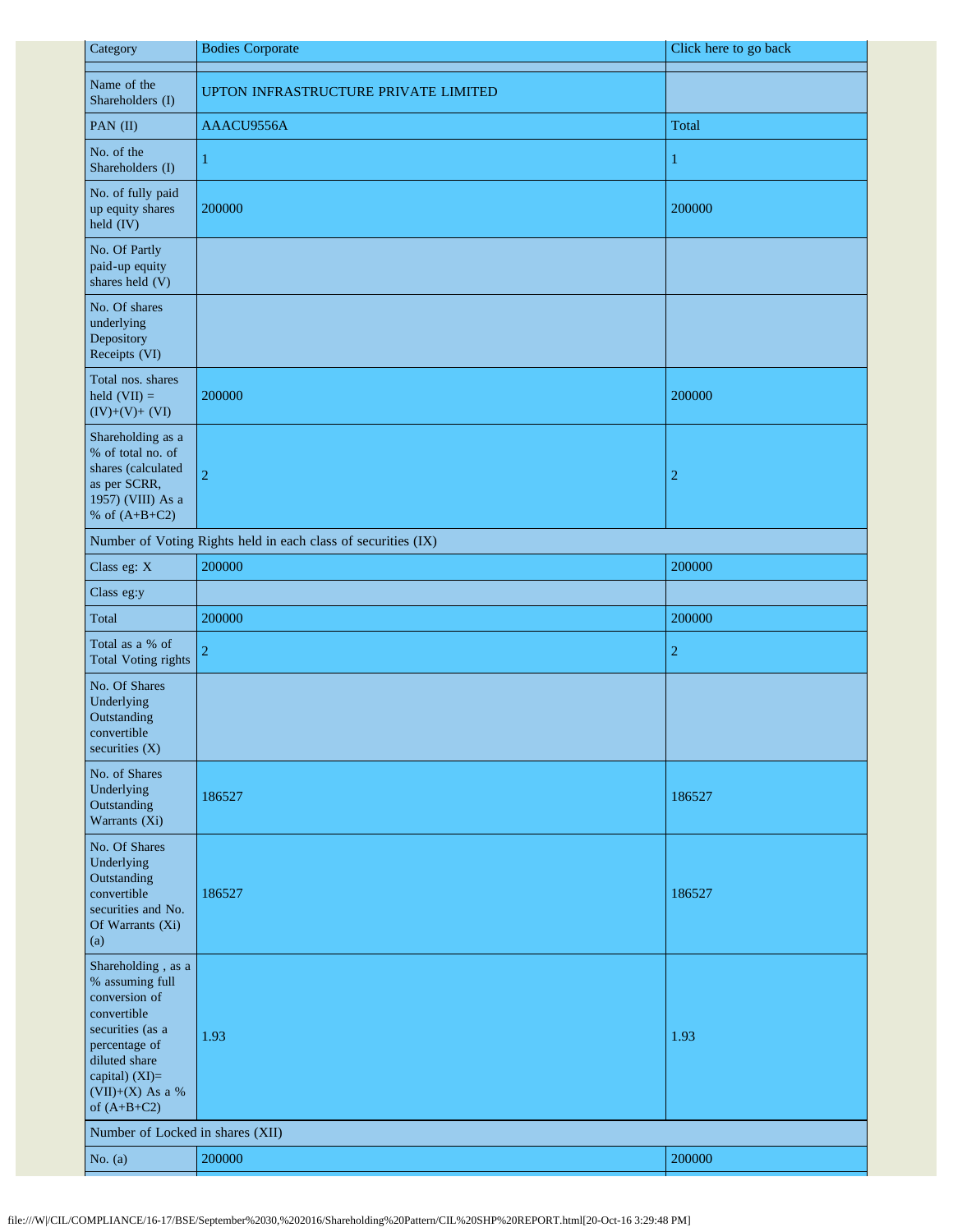| As a % of total<br>Shares held (b)                                   | 100                                                     | 100    |  |  |  |  |
|----------------------------------------------------------------------|---------------------------------------------------------|--------|--|--|--|--|
|                                                                      | Number of Shares pledged or otherwise encumbered (XIII) |        |  |  |  |  |
| No. $(a)$                                                            |                                                         |        |  |  |  |  |
| As a % of total<br>Shares held (b)                                   |                                                         |        |  |  |  |  |
| Number of equity<br>shares held in<br>dematerialized<br>form $(XIV)$ | 200000                                                  | 200000 |  |  |  |  |
| Reason for not<br>providing PAN                                      |                                                         |        |  |  |  |  |

| <b>Any Other (specify)</b>                                                                                                 |                                                        |                                                                          |                                                   |                                                                    |                                                                      |                                                                                    |                                              |
|----------------------------------------------------------------------------------------------------------------------------|--------------------------------------------------------|--------------------------------------------------------------------------|---------------------------------------------------|--------------------------------------------------------------------|----------------------------------------------------------------------|------------------------------------------------------------------------------------|----------------------------------------------|
| Searial No.                                                                                                                | $\mathbf{1}$                                           | $\overline{2}$                                                           | 3                                                 | $\overline{\mathbf{4}}$                                            | $\sqrt{5}$                                                           | 6                                                                                  | $\tau$                                       |
| Category                                                                                                                   | <b>Bodies Corporate</b>                                | <b>Bodies</b><br>Corporate                                               | <b>Bodies</b><br>Corporate                        | <b>Bodies</b><br>Corporate                                         | <b>Bodies</b><br>Corporate                                           | <b>Bodies</b><br>Corporate                                                         | Foreign<br>Individuals                       |
| Category /<br>More than 1<br>percentage                                                                                    | More than 1<br>percentage of<br>shareholding           | More than 1<br>percentage of<br>shareholding                             | More than 1<br>percentage of<br>shareholding      | More than 1<br>percentage of<br>shareholding                       | More than 1<br>percentage of<br>shareholding                         | More than 1<br>percentage of<br>shareholding                                       | More than 1<br>percentage of<br>shareholding |
| Name of the<br>Shareholders<br>$\rm (I)$                                                                                   | <b>MANASVI</b><br><b>CONSULTANCY</b><br><b>PVT LTD</b> | <b>FLORANCE</b><br><b>SECURITIES</b><br><b>PRIVATE</b><br><b>LIMITED</b> | <b>AZURA</b><br><b>PROJECTS</b><br><b>PVT LTD</b> | <b>MIRANDA</b><br><b>IMPEX</b><br><b>PRIVATE</b><br><b>LIMITED</b> | <b>SWASTI</b><br><b>VINAYAKA</b><br><b>REALESTATE</b><br><b>DEVE</b> | <b>EMMA</b><br><b>AUTO</b><br><b>ANCILLARY</b><br><b>PRIVATE</b><br><b>LIMITED</b> | <b>VIVEK</b><br><b>BHIMSARIA</b>             |
| PAN (II)                                                                                                                   | AAGCM5766J                                             | AABCF5634R                                                               | AAGCA9030R                                        | AAFCM3304D                                                         | AABCV1581H                                                           | AABCE8816E                                                                         | ADWPB8789N                                   |
| No. of the<br>Shareholders<br>$\rm(D)$                                                                                     | 1                                                      | 1                                                                        |                                                   | 1                                                                  | 1                                                                    | 1                                                                                  | 1                                            |
| No. of fully<br>paid up equity<br>shares held<br>(IV)                                                                      | 799278                                                 | 750000                                                                   | 410000                                            | 350000                                                             | 187500                                                               | 119645                                                                             | 100000                                       |
| No. Of Partly<br>paid-up equity<br>shares held (V)                                                                         |                                                        |                                                                          |                                                   |                                                                    |                                                                      |                                                                                    |                                              |
| No. Of shares<br>underlying<br>Depository<br>Receipts (VI)                                                                 |                                                        |                                                                          |                                                   |                                                                    |                                                                      |                                                                                    |                                              |
| Total nos.<br>shares held<br>$(VII) =$<br>$(IV)+(V)+$<br>(VI)                                                              | 799278                                                 | 750000                                                                   | 410000                                            | 350000                                                             | 187500                                                               | 119645                                                                             | 100000                                       |
| Shareholding<br>as a % of total<br>no. of shares<br>(calculated as<br>per SCRR,<br>1957) (VIII)<br>As a % of<br>$(A+B+C2)$ | 7.99                                                   | 7.5                                                                      | 4.1                                               | 3.5                                                                | 1.87                                                                 | $1.2\,$                                                                            |                                              |
| Number of Voting Rights held in each class of securities (IX)                                                              |                                                        |                                                                          |                                                   |                                                                    |                                                                      |                                                                                    |                                              |
| Class eg: X                                                                                                                | 799278                                                 | 750000                                                                   | 410000                                            | 350000                                                             | 187500                                                               | 119645                                                                             | 100000                                       |
| Class eg:y                                                                                                                 |                                                        |                                                                          |                                                   |                                                                    |                                                                      |                                                                                    |                                              |
|                                                                                                                            |                                                        |                                                                          |                                                   |                                                                    |                                                                      |                                                                                    |                                              |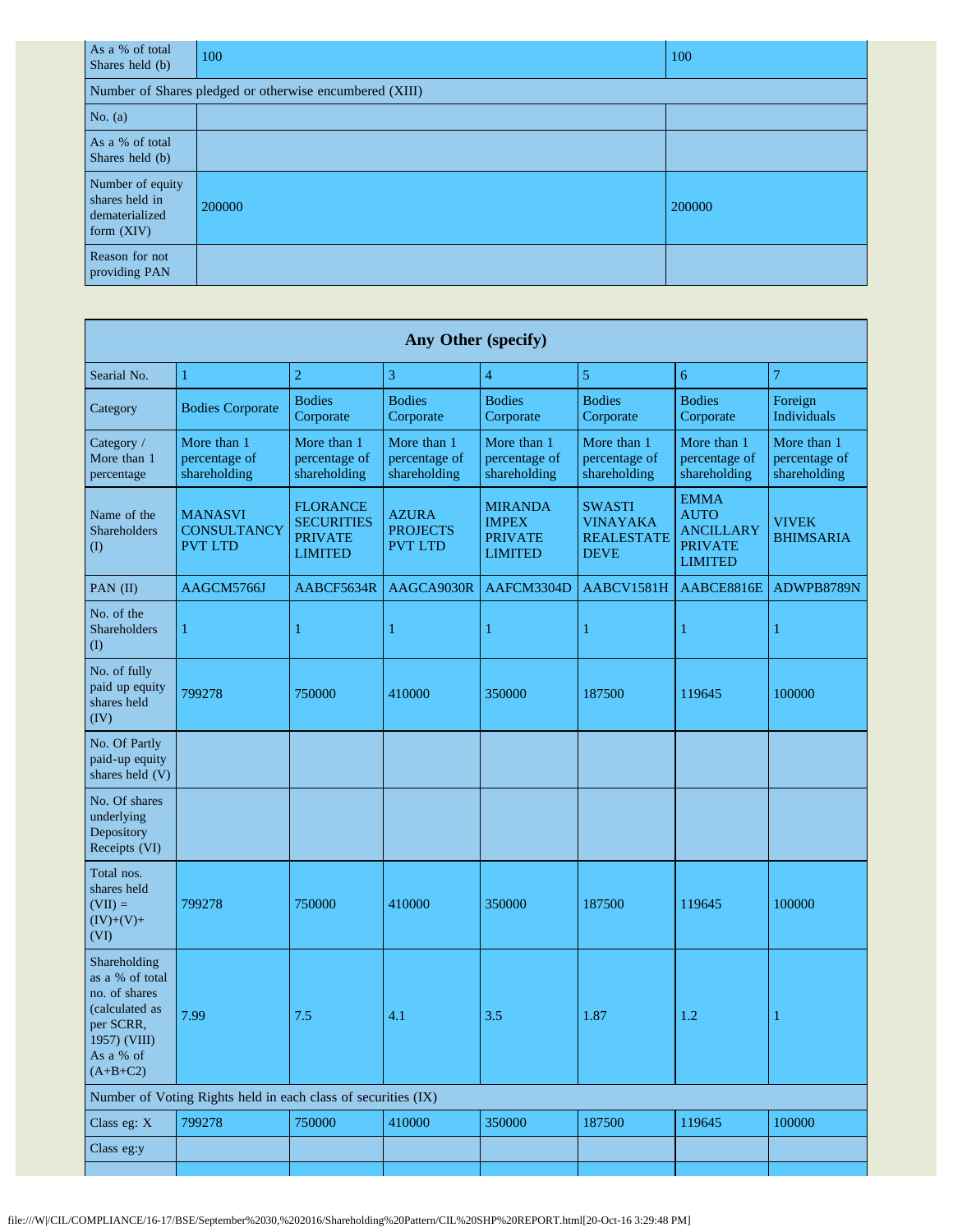| Total                                                                                                                                                                                        | 799278                       | 750000           | 410000           | 350000           | 187500           | 119645           | 100000           |
|----------------------------------------------------------------------------------------------------------------------------------------------------------------------------------------------|------------------------------|------------------|------------------|------------------|------------------|------------------|------------------|
| Total as a %<br>of Total<br>Voting rights                                                                                                                                                    | 7.99                         | 7.5              | 4.1              | 3.5              | 1.87             | 1.2              | 1                |
| No. Of Shares<br>Underlying<br>Outstanding<br>convertible<br>securities $(X)$                                                                                                                |                              |                  |                  |                  |                  |                  |                  |
| No. of Shares<br>Underlying<br>Outstanding<br>Warrants (Xi)                                                                                                                                  | $\overline{0}$               | $\boldsymbol{0}$ | $\boldsymbol{0}$ | $\boldsymbol{0}$ | $\boldsymbol{0}$ | $\boldsymbol{0}$ | $\boldsymbol{0}$ |
| No. Of Shares<br>Underlying<br>Outstanding<br>convertible<br>securities and<br>No. Of<br>Warrants (Xi)<br>(a)                                                                                | $\overline{0}$               | $\boldsymbol{0}$ | $\mathbf{0}$     | $\boldsymbol{0}$ | $\boldsymbol{0}$ | $\boldsymbol{0}$ | $\boldsymbol{0}$ |
| Shareholding,<br>as a %<br>assuming full<br>conversion of<br>convertible<br>securities (as a<br>percentage of<br>diluted share<br>capital) (XI)=<br>$(VII)+(X)$ As a<br>$%$ of<br>$(A+B+C2)$ | 4                            | 3.75             | 2.05             | 1.75             | 0.94             | 0.6              | 0.5              |
| Number of Locked in shares (XII)                                                                                                                                                             |                              |                  |                  |                  |                  |                  |                  |
| No. $(a)$                                                                                                                                                                                    | $\overline{0}$               | $\boldsymbol{0}$ | $\boldsymbol{0}$ | $\mathbf{0}$     | $\boldsymbol{0}$ | $\boldsymbol{0}$ | $\boldsymbol{0}$ |
| As a % of total<br>Shares held (b)                                                                                                                                                           | $\boldsymbol{0}$             | $\boldsymbol{0}$ | $\boldsymbol{0}$ | $\boldsymbol{0}$ | $\boldsymbol{0}$ | $\boldsymbol{0}$ | $\boldsymbol{0}$ |
| Number of<br>equity shares<br>held in<br>dematerialized<br>form (XIV)                                                                                                                        | 799278                       | 750000           | 410000           | 350000           | 187500           | 119645           | 100000           |
|                                                                                                                                                                                              | Reason for not providing PAN |                  |                  |                  |                  |                  |                  |
| Reason for not<br>providing PAN                                                                                                                                                              |                              |                  |                  |                  |                  |                  |                  |

| Any Other (specify)                   |                       |  |
|---------------------------------------|-----------------------|--|
| Searial No.                           |                       |  |
| Category                              |                       |  |
| Category / More<br>than 1 percentage  |                       |  |
| Name of the<br>Shareholders (I)       | Click here to go back |  |
| PAN $(II)$                            | Total                 |  |
| No. of the<br>Shareholders (I)        | $\overline{0}$        |  |
| No. of fully paid<br>up equity shares | $\overline{0}$        |  |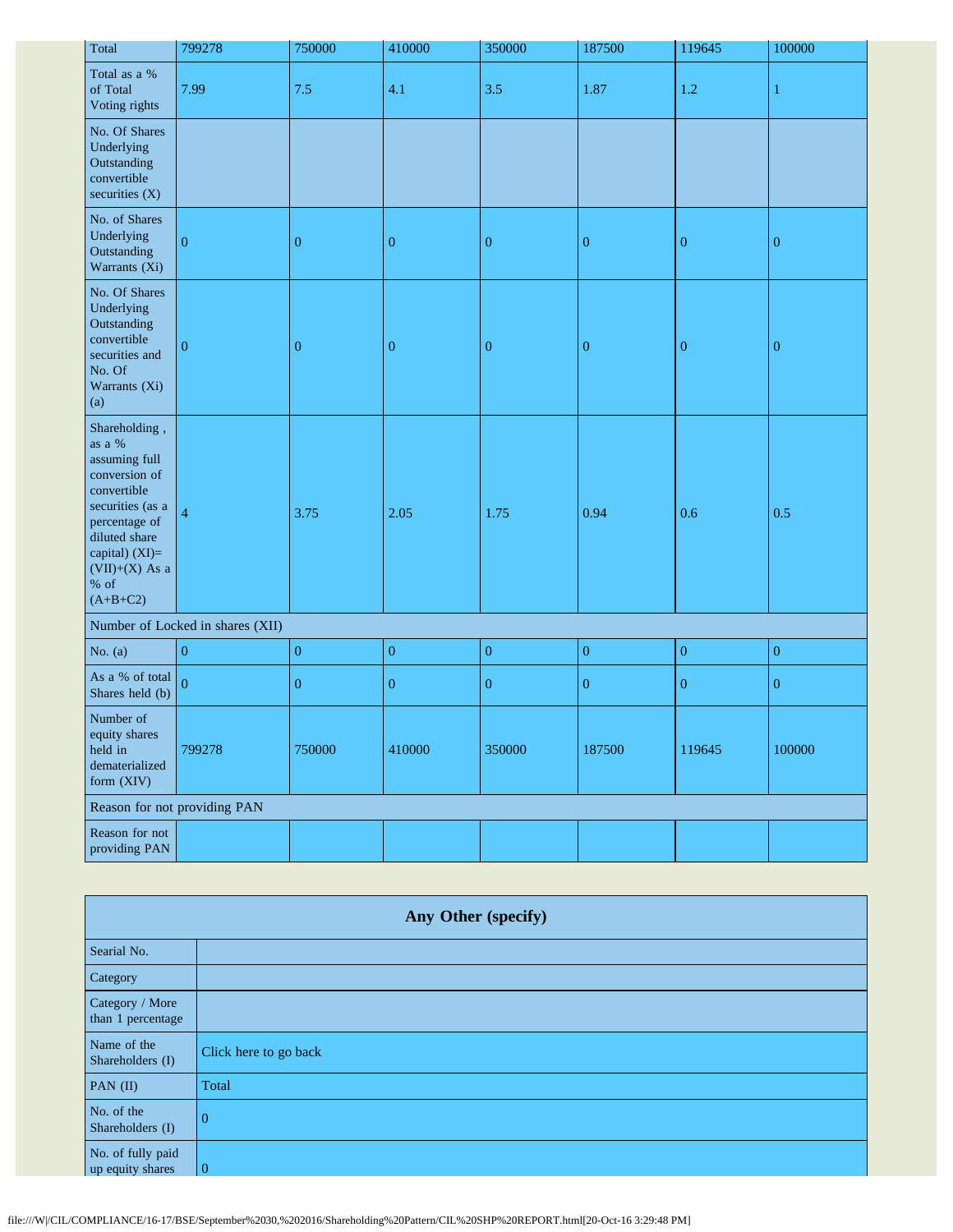| held (IV)                                                                                                                                                                            |                                                               |
|--------------------------------------------------------------------------------------------------------------------------------------------------------------------------------------|---------------------------------------------------------------|
| No. Of Partly<br>paid-up equity<br>shares held (V)                                                                                                                                   |                                                               |
| No. Of shares<br>underlying<br>Depository<br>Receipts (VI)                                                                                                                           |                                                               |
| Total nos. shares<br>held $(VII) =$<br>$(IV)+(V)+(VI)$                                                                                                                               | $\boldsymbol{0}$                                              |
| Shareholding as a<br>% of total no. of<br>shares (calculated<br>as per SCRR,<br>1957) (VIII) As a<br>% of $(A+B+C2)$                                                                 | $\mathbf{0}$                                                  |
|                                                                                                                                                                                      | Number of Voting Rights held in each class of securities (IX) |
| Class eg: X                                                                                                                                                                          | $\boldsymbol{0}$                                              |
| Class eg:y                                                                                                                                                                           |                                                               |
| Total                                                                                                                                                                                | $\boldsymbol{0}$                                              |
| Total as a % of<br><b>Total Voting rights</b>                                                                                                                                        | $\mathbf{0}$                                                  |
| No. Of Shares<br>Underlying<br>Outstanding<br>convertible<br>securities $(X)$                                                                                                        |                                                               |
| No. of Shares<br>Underlying<br>Outstanding<br>Warrants (Xi)                                                                                                                          | $\overline{0}$                                                |
| No. Of Shares<br>Underlying<br>Outstanding<br>convertible<br>securities and No.<br>Of Warrants (Xi)<br>(a)                                                                           | $\boldsymbol{0}$                                              |
| Shareholding, as a<br>% assuming full<br>conversion of<br>convertible<br>securities (as a<br>percentage of<br>diluted share<br>capital) (XI)=<br>$(VII)+(X)$ As a %<br>of $(A+B+C2)$ | $\boldsymbol{0}$                                              |
| Number of Locked in shares (XII)                                                                                                                                                     |                                                               |
| No. $(a)$                                                                                                                                                                            | $\boldsymbol{0}$                                              |
| As a % of total<br>Shares held (b)                                                                                                                                                   | $\mathbf{0}$                                                  |
| Number of equity<br>shares held in<br>dematerialized<br>form (XIV)                                                                                                                   | $\boldsymbol{0}$                                              |
| Reason for not providing PAN                                                                                                                                                         |                                                               |
| Reason for not<br>providing PAN                                                                                                                                                      |                                                               |